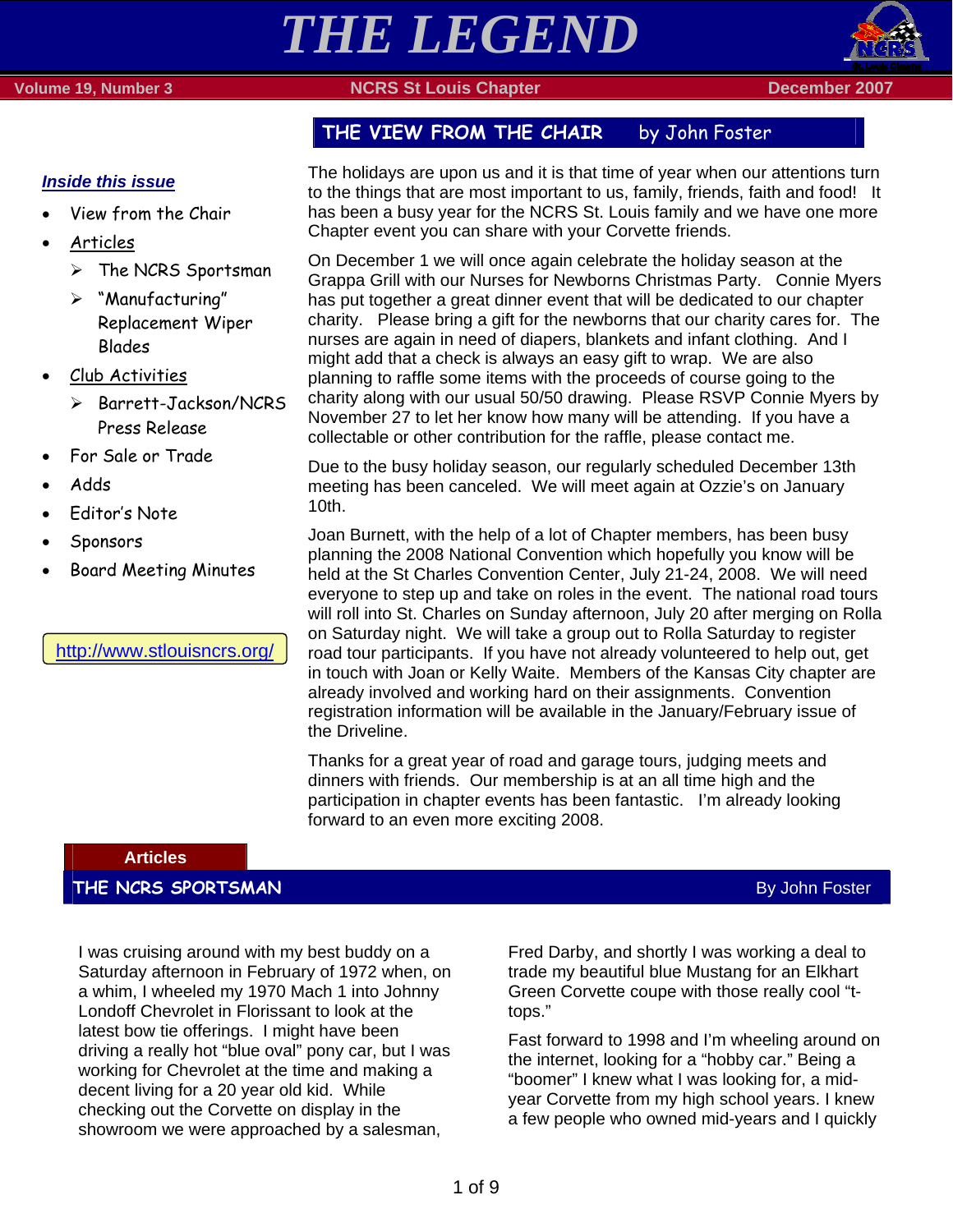



realized that purchasing a collector car was more complicated than surfing the ads and looking at cars. A friend introduced me to the NCRS and a better way to research Corvettes. After studying the cars and market I realized that the 99 point cars, and the big blocks, were probably a little out of my price range. I decided that the car I wanted was a small block "driver" but as "correct" as I could afford. After several really fun months I bought a red, small block, 67 roadster.

I soon found myself spending as much time, and a lot more money, tinkering with the car than driving it. My goal was to enjoy driving the car as much as tinkering with it, and drive it I did. I drove it to work, to Steak 'n Shake (not quite the same as it used to be in the 60's) to local car shows, and just for that Sunday cruise.

I also joined the NCRS, primarily as a means of learning more about my car. I also joined the St. Louis Chapter of the NCRS where I met a great group of people who know more about these cars than I ever will. Soon I was attending chapter meetings and events. After a couple of years I even worked up the nerve to have my driver judged at a St. Louis Chapter meet. I was more than apprehensive, especially when a few of the judges turned out to be master judges, including a couple from as far away as Ohio. To my surprise the car earned a Top Flight award. Maybe some day I'll have the nerve to try that again on the regional level.

In the meantime I continue to enjoy participating in NCRS activities. This past September I was surprised again when I was presented with the NCRS Sportsman Award at our Chapter meeting. The plaque is as important to me as my Top Flight award. It hangs in a prominent spot above the trophy shelf in my office where it serves as a reminder of the fun and friends that I have enjoyed at chapter meets, regional meets and the road trip to the national convention in San Antonio last year. And, all I had to do to earn the award was have fun driving a Corvette.

There are a lot of corvette owners who think that the NCRS is simply about the judging. While the judging is important to the hobby, a corvette owner can enjoy the NCRS without ever having a car judged. The NCRS encourages participation outside of judging and the NCRS Sportsman

Award recognizes members who participate in NCRS events by simply driving a Corvette to meets. As stated in the awards link on the NCRS web site:

"NCRS Sportsman Award Requirements Within the award year or three preceding calendar years, a member must achieve:

- 1. Be a member of any NCRS Chapter. Membership must be carried during all points accumulation. (Chapter, at their discretion may wave NCRS membership for first time participant at a Chapter meet).
- 2. Member must own and drive a 1953 through current production Corvette and park in the designated "Sportsman" parking area...or... Member must own and drive a "Stock appearing" 1953-1982 Corvette and be willing to leave their car on the judging field with the judged cars during the event as space permits. "Stock appearing" is defined as no body, bumper or driving light modifications.
- 3. Must pay event registration fee. Must register and pay for Sportsman participation at the event. Must remain at the event until all Flight Judging is complete.
- 4. Must provide proof of liability insurance.
- 5. Owner may accumulate points with the same Corvette or with different Corvettes.
- 6. There will be no judging of any kind. Participant (at Chapter discretion) receive a Sportsman ribbon. Participant earns points as follows: Chapter meet- 2 points; Regional meet- 3 points; National meet- 5 points.
- 7. Participant will not be able to register for Sportsman and attempt any other award at the same meet. For example, no Founders operations check and Sportsman, or no Flight Judging and Sportsman, or no Duntov Display and Sportsman, etc.
- 8. Member may not gain multiple points by entering more than 1 car per event. When a member achieves 20 Sportsman points within a three year period, including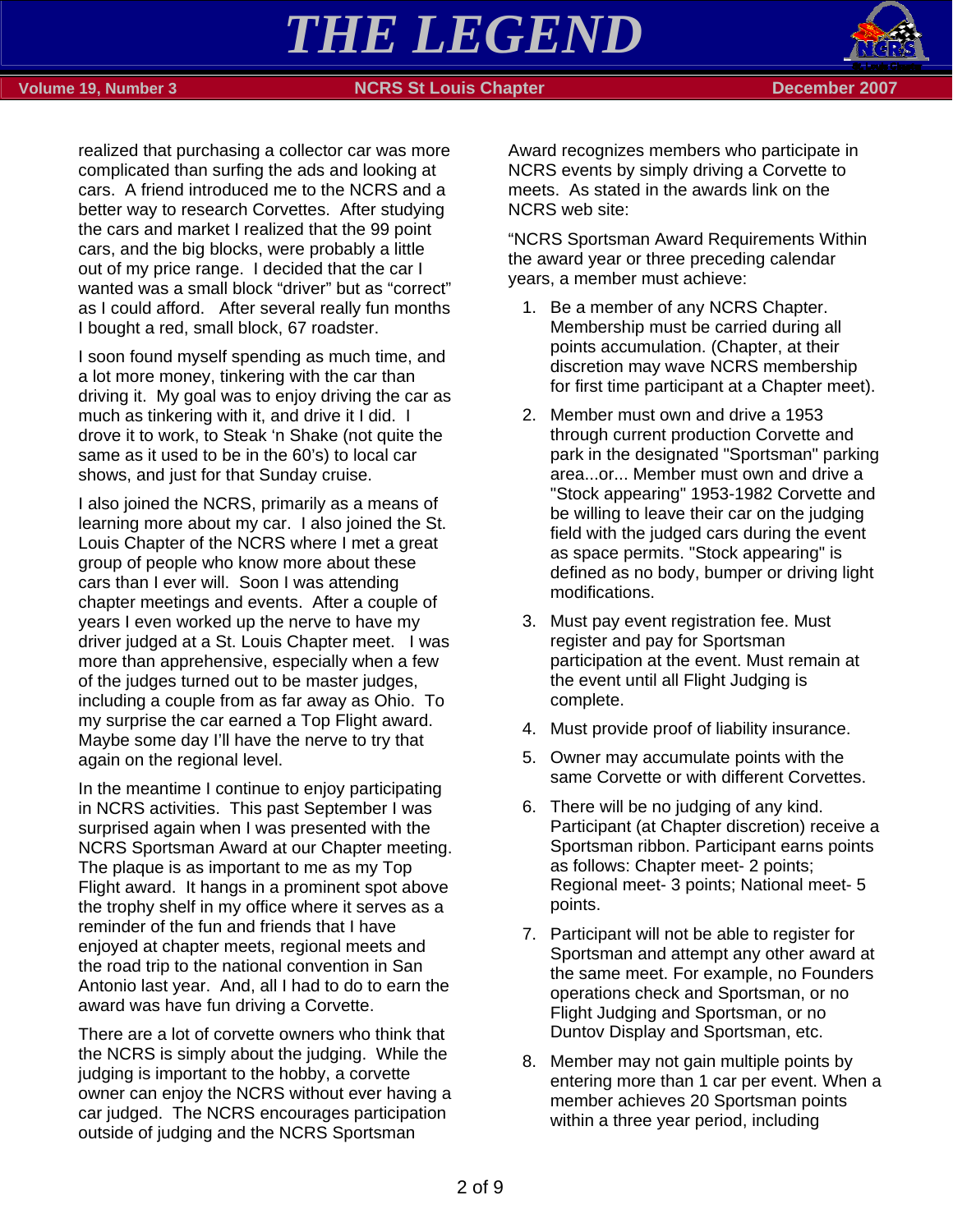



Sportsman participation in at least two Regionals, a plaque will be provided by National to their Chapter officers for presentation at the Chapter level. This plaque will have space to add on plates that can only be earned by re-presentation at a National Convention in any single year that the member accumulates 10 additional points (including Sportsman participation at the National Convention)".

There are a lot of NCRS members with really great Corvettes, some 99 point cars, some nice drivers and some lucky enough to have both. Many even have C5 and C6 Vettes parked next to their classic. Regardless of what kind of Corvette you have, enjoy your car more by participating in your NCRS.

### **"Manufacturing" Replacement Wiper Blades by Bernard Myers**

OEM wiper components used on solid axle Corvettes were manufactured by Trico. As supplied for production, they had a polished appearance. Construction was of four stainless steel segments, crimped together in a manner to permit the blade holder to flex. They employed a spade connector for the wiper arm attachment. The rubber wiper blade was mounted in a thin stainless steel strip crimped to the holder and held in at each end with a black plastic tip. The blades had patent numbers molded into them and are further distinguishable by mold marks that appear as a row of bumps along their length. The blade holders were stamped with the Trico emblem and patent numbers on each end segment. The blade was not separately replaceable; rather the entire assembly, including the blade holder was disposable.

Later version blade holders had a matte finish. Universal replacements were also available which could be used with different styles of wiper arm attachments.

NOS examples can be found occasionally but are expensive. Try making a pair from pieces purchased at swap meets that as I did. While not perfect, they very closely resemble original equipment. There were actually eight wiper blades used in building this pair. The only NOS components were replacement rubber blades for later, replaceable blade style holders. All the remaining pieces came from junk wiper blades.

The outer three blade holder segments were salvaged from a pair of used universal blade holders separated from the main segment by straightening the tabs that held the pieces together.



To help keep the rubber flexible, I treated them with Armor All using an old tooth brush.



To replace the main blade holder segment, I started with used later production matte finish spade connector blades. I used a Dremel motor with a soft wire brush followed by hand sanding with 600 grit wet sandpaper and finished with polishing compound to achieve the desired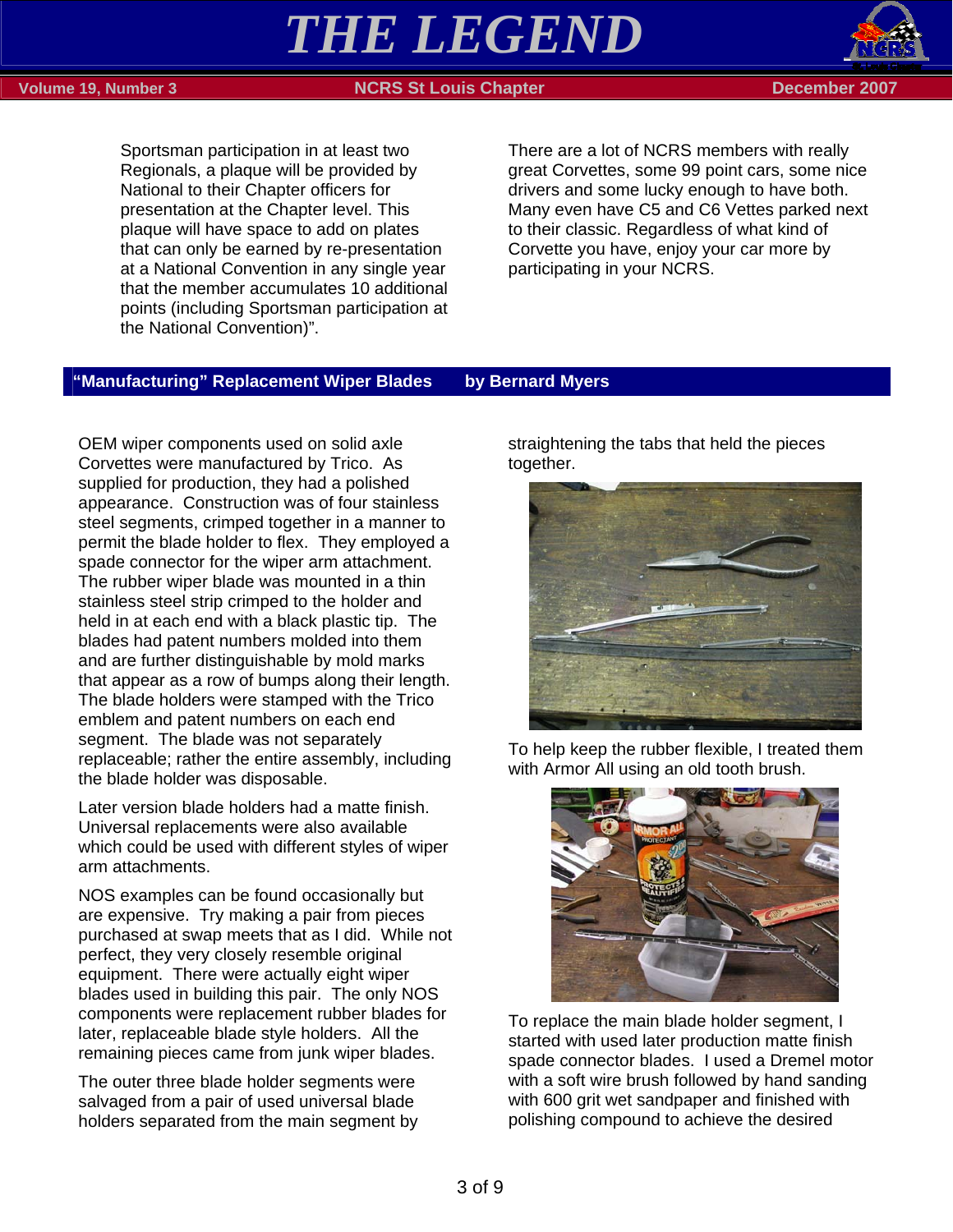## *THE LEGEND*



#### **Volume 19, Number 3 NCRS St Louis Chapter December 2007**

finish. The following photo shows a half-polished piece.



I removed the black plastic tips from old 11 inch and 15 inch blades. To put them on the new blades, it was necessary to use the Dremel motor with a cut-off wheel to make notches on each side and at both ends of the flexible metal strips (below).



The finished product is very similar to the original. Compared to the description provided in the NCRS judging guide, they are completely accurate (below).



Closer inspection reveals "Can 63" stamped into the edge of the spade clip and "22" stamped into the main wiper holder segment directly beneath it. Also, unlike original parts, whose patent number stamping is completely on the unexposed portion of the end blade holder segments, the patent numbers stamped on the end blade holder segments of these extend past the attachment point and are partially visible adjacent to the Trico brand stamp.

With a little ingenuity and elbow grease, you can build a pair of wiper blades that will have a closeto-original appearance and won't be a strain on your parts budget.

#### **Activities**

#### **Barrett-Jackson/NCRS Press Release**

The National Corvette Restorers Society (NCRS) and Barrett-Jackson are pleased to announce the participation of NCRS at the Barrett-Jackson Auction in Scottsdale, Arizona. For the past 35 years NCRS has been considered the leader in the Corvette hobby as it pertains to judging, restoration and preservation of America's favorite sports car- the Chevrolet Corvette.

NCRS will have a qualified staff of members from across the country available to answer questions about restoring and preserving the Corvette, and the NCRS organization. NCRS will have available for purchase a selection of NCRS Technical Information Manuals & Judging Guides, memberships & membership renewals along with a special NCRS event shirt.

.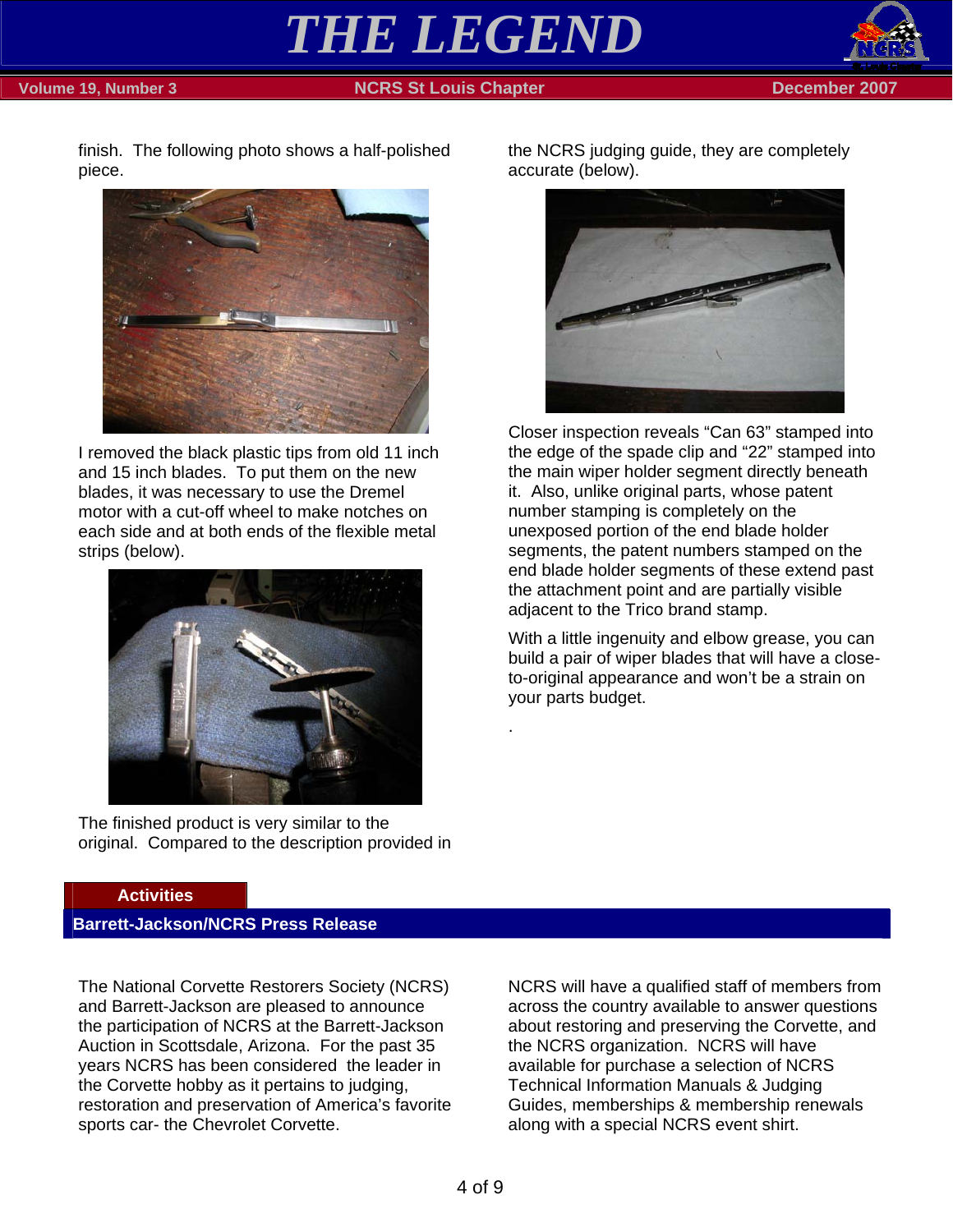

.

.



#### **Volume 19, Number 3 NCRS St Louis Chapter December 2007**



 NCRS has recently announced the addition of an Award Confirmation Document Service. This service will provide a confirmation document with a complete listing from the NCRS database of the available award statistics for a specific Corvette. The presence of this confirmation document will assure the potential new owner of the NCRS judging history on a Corvette. Barrett-Jackson in their quest to maintain leadership in

the auction world will be the first to provide this confirmation document with every Corvette at the Scottsdale event.

 "NCRS at Barrett-Jackson" combines two World Class organizations producing a win-win situation for the Automotive Collector and/or Hobbyist.

#### **For Sale or Trade**

#### **Parts**

**Trade:** Trade a working 58/60 Wonder Bar Radio for a Working 61/62 Wonder Bar Radio. Call Kenny 636-946-3854 or klwebb52@sbcglobal.net

#### **Cars**

1971 LT-1 CORVETTE, Matching numbers, Steel Cities Gray, Black Leather interior, Power Steering, Poy and Dwner has had for years. Excelle owner histo

Contact John Stygar, 618-288-5424, cell 314- 574-6651

Asking \$35,000

#### **Advertising**

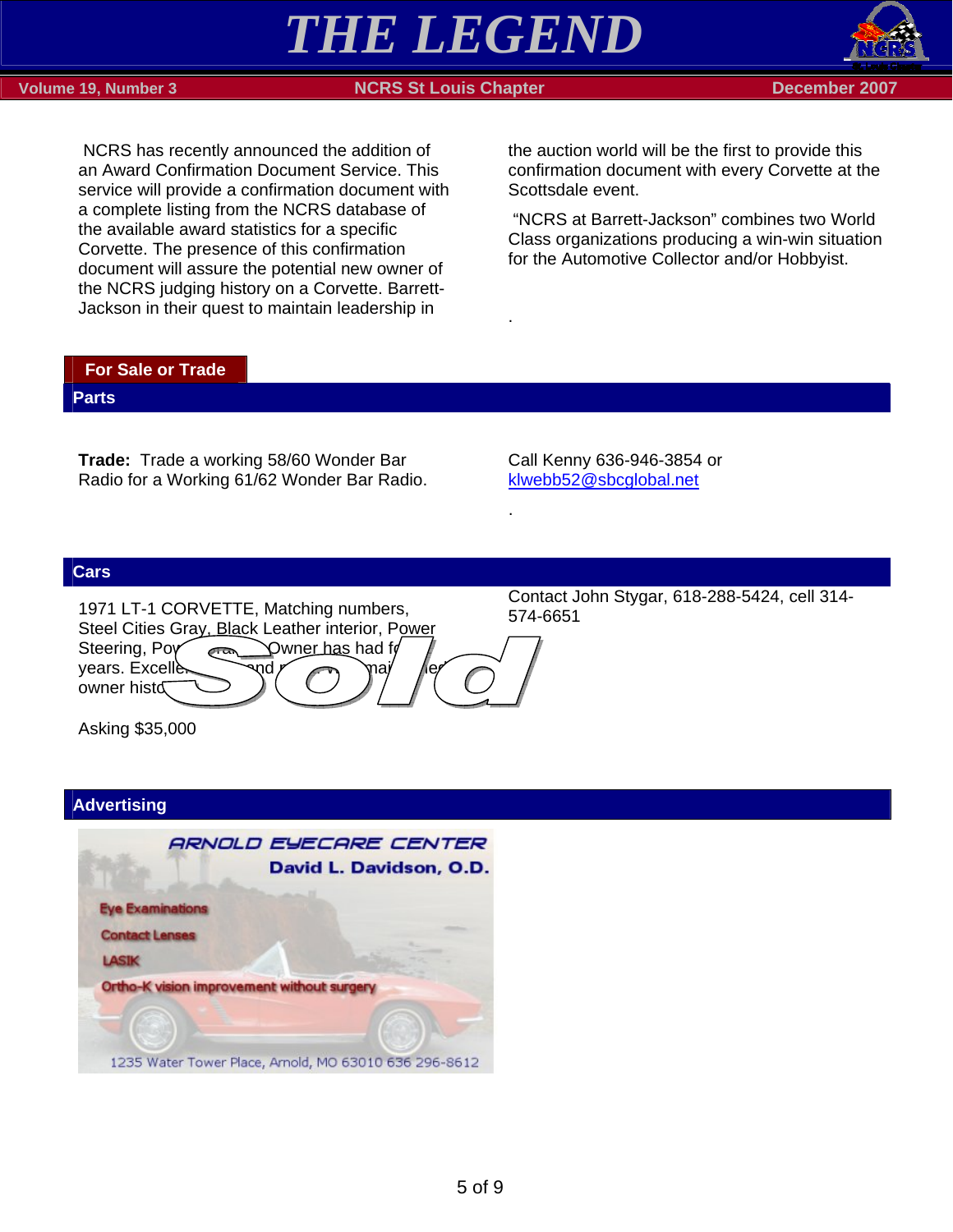

#### **Editors Note**

#### **News and Club Merchandise By Doug Garrette By Doug Garrette**

The newsletter and web page are great ways to keep everyone in the club current on our latest activities. We are working hard to keep them up to date. The next edition of *The Legend* is planned for February. Please send in your articles by 15 January.

Our web page (http://stlouisncrs.org/) and newsletter are available for posting classified ads for those parts that you no longer need. Ads for any model year Corvette to buy, sell, or trade are free NCRS members.

Commercial advertising is also available for the newsletter (includes a link on our web page). All ads will be included in four consecutive newsletters.

#### **Classified Ads:**

- Free for members 50 words or less
- \$10 for non-members

#### **Commercial Advertising:**

| <b>Full Page</b> | \$75 |
|------------------|------|
|                  |      |

 $\frac{1}{2}$  Page  $\frac{1}{2}$  - \$50

• Business Card size - \$25

Order your club shirt. They are available in Small, Medium, Large, X-Large, XX-Large and XXX-Large. Contact Cherie Garrette at (314 971-1373) or dgarrette@charter.net for your order (\$25 per shirt)



Feel free to drop me a note if you have any suggestions for improving our newsletter or webpage (dgarrette@charter.net). I want to hear from you!

| <b>Our Sponsors</b>         |                          |                                    |  |  |  |
|-----------------------------|--------------------------|------------------------------------|--|--|--|
| <b>Bloomington Gold</b>     | <b>Cingular</b>          | <b>Mid America Motorworks</b>      |  |  |  |
| <b>California Car Cover</b> | <b>Hagerty Insurance</b> | <b>Mid America Designs</b>         |  |  |  |
| <b>Corvette America</b>     | <b>Mequiars Wax</b>      | <b>Vette Brakes &amp; Products</b> |  |  |  |
|                             |                          | <b>Corvette Clocks by Roger</b>    |  |  |  |

## **Club Info**

.

**Board Meeting Minutes By Kay Augustus** 

#### **Location: Ozzie's Restaurant in Westport**

July 12th meeting called to order by Chairman John Foster.

Guests present were Larry and Lori George. Welcome.

The newsletter is ready and should be out by the end of the week per Doug Garrette.

Jack Smith wants us to return to Grand Prix so John and Jerry will check into it.

National was impressed with the St Charles Convention Center and are looking forward to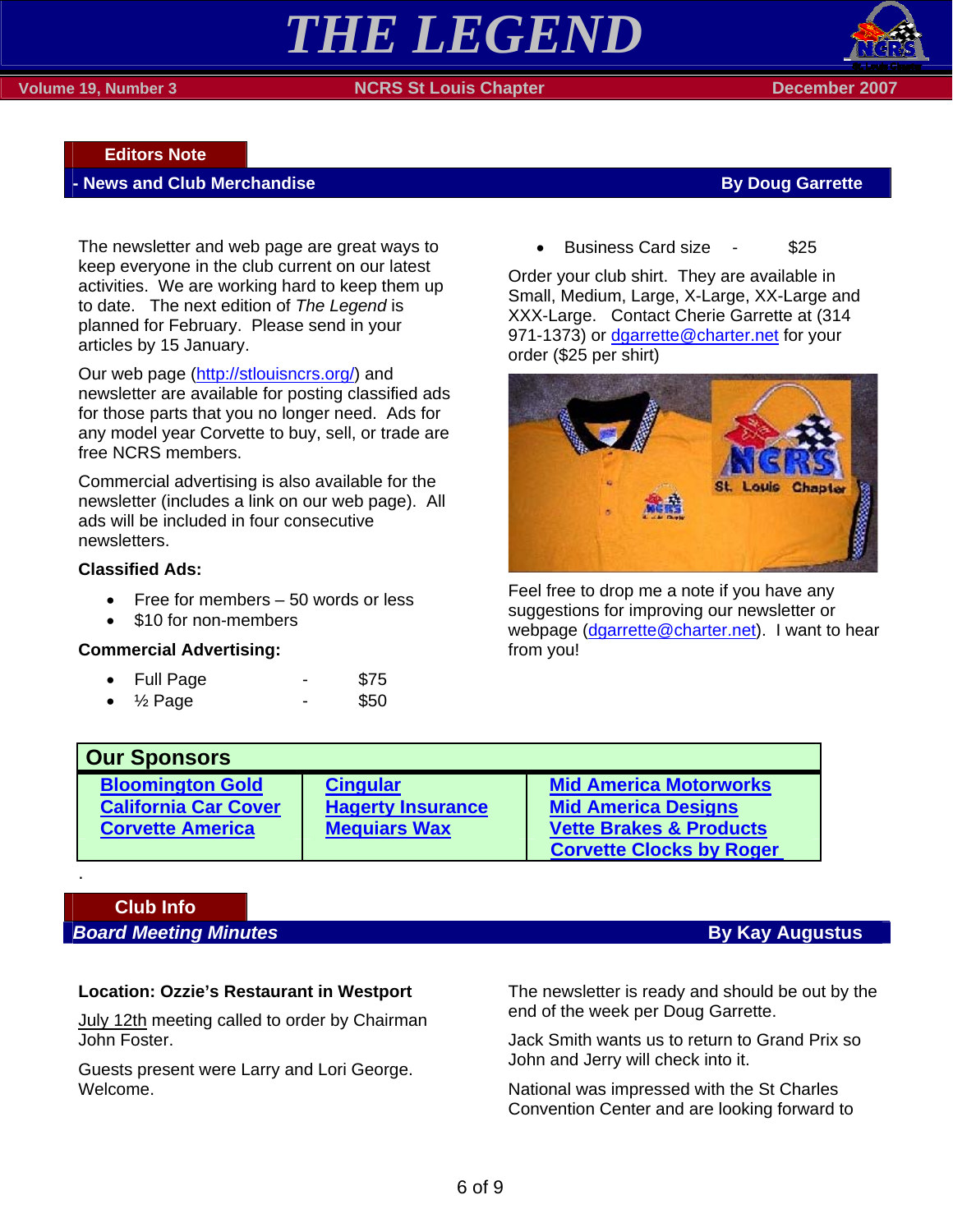*THE LEGEND* 



the 2008 National Convention that will be held there.

Any questions on the National should be directed to either Kelly Waite in St Louis or Dana Forrester in Kansas City.

Kelly is still looking for volunteers to do side trips, youth functions and some banquet needs. Please help out if you can.

Dana is homing in on the t-shirts and other articles that require any pictures.

 Old business was rather limited to holding off on the name tags and Larry George offered the Elks Lodge after the judging meet for any one that was interested.

 Motion to adjourn by Joe Anthes and seconded by Jim Augustus.

\*\*\*\*\*\*\*\*\*\*\*\*\*\*\*\*\*\*\*\*\*\*\*\*\*\*\*\*\*\*\*\*\*\*\*\*\*\*

August 9th meeting at Ozzie's called to order by John Foster.

Bernie Myers conducted a judging school as requested by some of the membership. Excellent job Bernie. He advised everyone of the articles they should have and the procedures that should be followed. Items you should have are: flashlight, mirror, pencil with eraser, fender cover, magnet, knee pads, Judging Guide and Reference Manual and a hand towel. These items are not a requirement, they just make your job easier. Plus remember that you never move anything in the car. This is always left up to the owner because you never know what you might get accused of breaking.

 Joan Burnett gave a report on the Boston Convention. There were 3 Top Flight awards and we received one of them. Joe Anthes and John Foster received a Sportsman Award. There were 316 cars present with 42 in the 1957 display. The attendance was 600 people. It was decided that any day trips should be back at the Convention Center by 3:30PM because they were not and it interfered with the evening plans. There were 125 volunteers and about 170 trailers registered. They also pre registered the road tour about 90 miles from the convention.

 Joe Anthes went to Breckenridge to Corvettes on the Rockies regional. He would like to see if we could get a historical marker for the old GM Plant in St Louis. He is checking into this and will report later.

We need to make sure and keep Joan, Kelly and Dana updated on the National. Jeff Cook and Mark Lincoln will be in St Louis early November and will have to have reports on all activities and their costs at that time.

Bernie reminded everyone of the Judging Event August 18th at 8AM. There are 5 cars to be judged including 2 solid axle and 3 c2. The club will supple water, soda, hot dogs and condiments. Everyone is asked to bring a dish to pass.

 Ken Webb asked if we would like to hold the next meeting at Chuck-a-burger on the Rock Road. They are going to be closing. A vote was taken and we decided the September meeting would be held there on September 13th. Everyone bring your cars.

Bernie also showed a short movie on judging that was very informative for those that were present.

 50/50 collected \$70 which half went to Nurses for Newborns and the other half was won by Joe Anthes.

 Nice job Bernie. Everyone enjoyed your presentation.

Meeting adjourned.

\*\*\*\*\*\*\*\*\*\*\*\*\*\*\*\*\*\*\*\*\*\*\*\*\*\*\*\*\*\*\*\*\*\*\*\*\*\*\*\*\*

The September 13th meeting was a cruise in at Chuck-A-Burger on St Charles Rock Road.

There was not an official meeting but everyone enjoyed checking out everyone else's cars and eating good food.

Bernie did hand out the awards for the Judging Meet from August.

|                  | Robert Salzman, (Chapter member), 1958<br>Convertible, Top Flight |
|------------------|-------------------------------------------------------------------|
| Kelley McKenzie, | (Springfield, MO), 1960<br>Convertible, Top Flight                |
| Randall Rapp,    | (Chapter member), 1965<br>Convertible, Top Flight                 |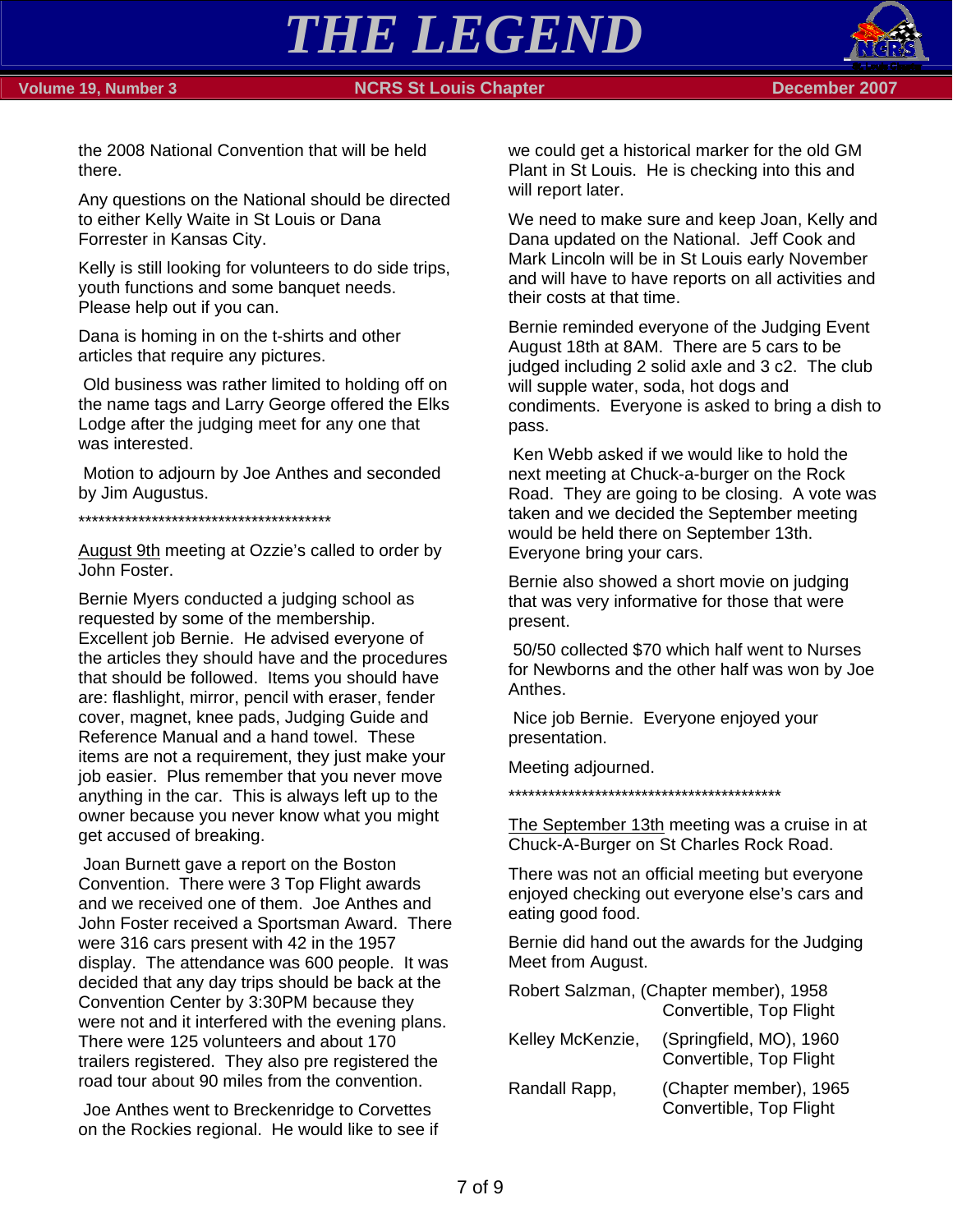

### **Volume 19, Number 3** NCRS St Louis Chapter **NCRS St Louis Chapter** December 2007



| Mark Markel,   | (Chapter member), 1965<br>Convertible, Top Flight |
|----------------|---------------------------------------------------|
| Clay Erickson, | St Louis, MO), 1967                               |

Convertible, Second Flight

Thanks to all that showed up to help as well as those that entered their cars to be judged.